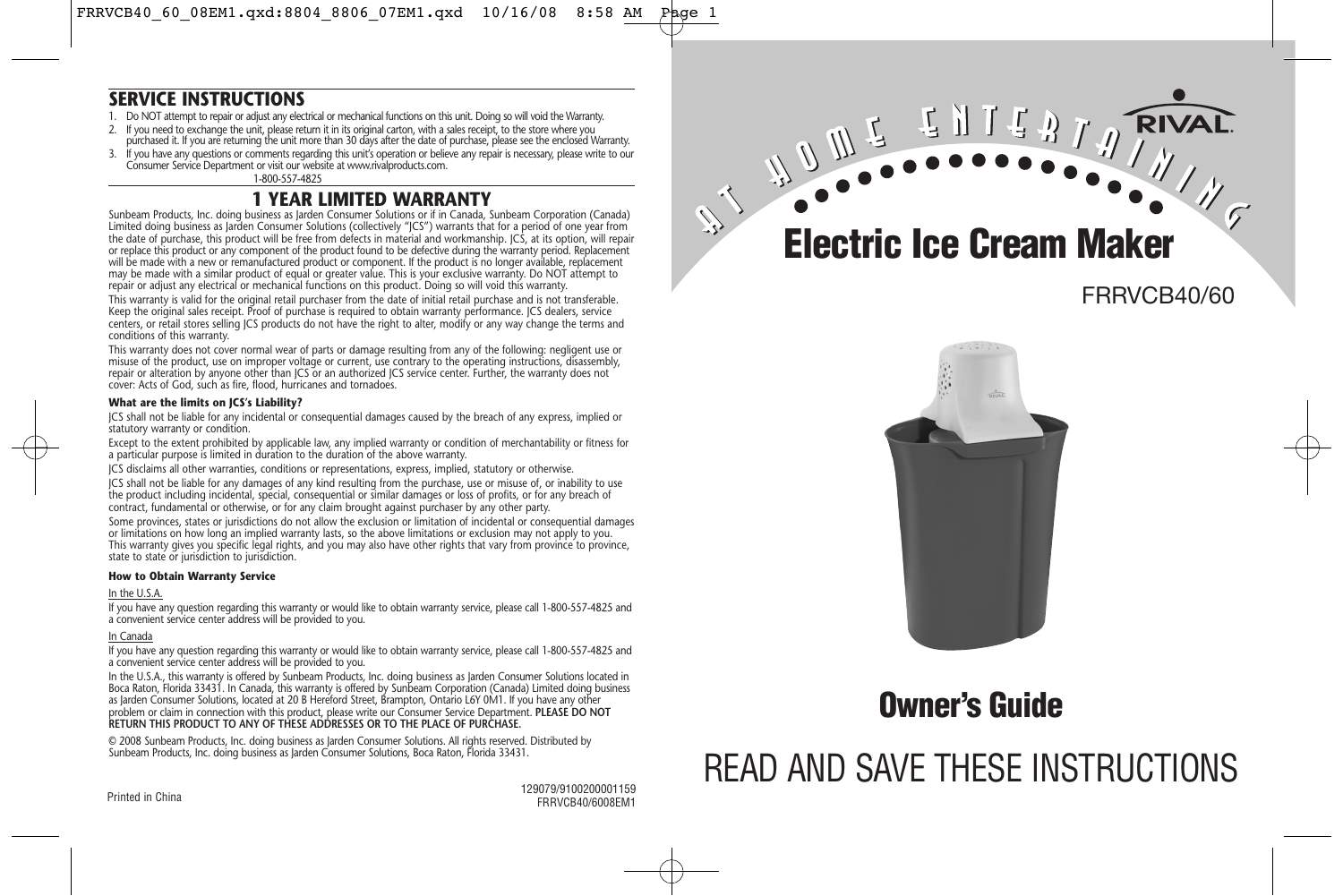**When using electrical appliances, basic safety precautions should always be followed, including the following:** 

- 1. Read all instructions before using.
- 2. To protect against electrical shock, do not immerse cord, plug, or motor in water or other liquid.
- 3. Close supervision is necessary when any appliance is used by or near children.
- 4. Unplug from outlet when not in use, before putting on or taking off parts, and before cleaning.
- 5. Avoid contacting moving parts.
- 6. Do not operate any appliance with a damaged cord or plug or after the appliance malfunctions, or has been dropped or damaged in any manner. See warranty to return for examination, repair, or electrical or mechanical adjustment.
- 7. The use of accessory attachments (not recommended or sold by Sunbeam®) may cause fire, electric shock or injury.
- 8. Do not use outdoors.
- 9. Do not let cord hang over edge of table or counter, or touch heated surfaces, including the stove.
- 10. Do not use appliance for other than intended use.
- 11. Do not operate your Ice Cream Maker dry. Always have ice cream mixture in the ICE CREAM CAN when you plug in your appliance.
- 12. The ICE CREAM CAN should be thoroughly towel dried after use and washing. If the ICE CREAM CAN is left to "air dry", water spots may appear.
- 13. Do not use extension cord.

# **IMPORTANT SAFEGUARDS SAVE THESE INSTRUCTIONS**

This appliance is for **HOUSEHOLD USE ONLY.** No user-serviceable parts inside. Power Unit never needs lubrication. Do not attempt to service this product.

## **POLARIZED PLUG**

This appliance has a polarized plug (one blade is wider than the other). To reduce the risk of electric shock, this plug is intended to fit into a polarized outlet only one way. If the plug does not fit fully into the outlet, reverse the plug. If it still does not fit, contact a qualified electrician. Do not attempt to modify the plug in any way. If the plug fits loosely into the AC outlet or if the AC outlet feels warm do not use that outlet.

Questions or Comments 800-557-4825 or at www.rivalproducts.com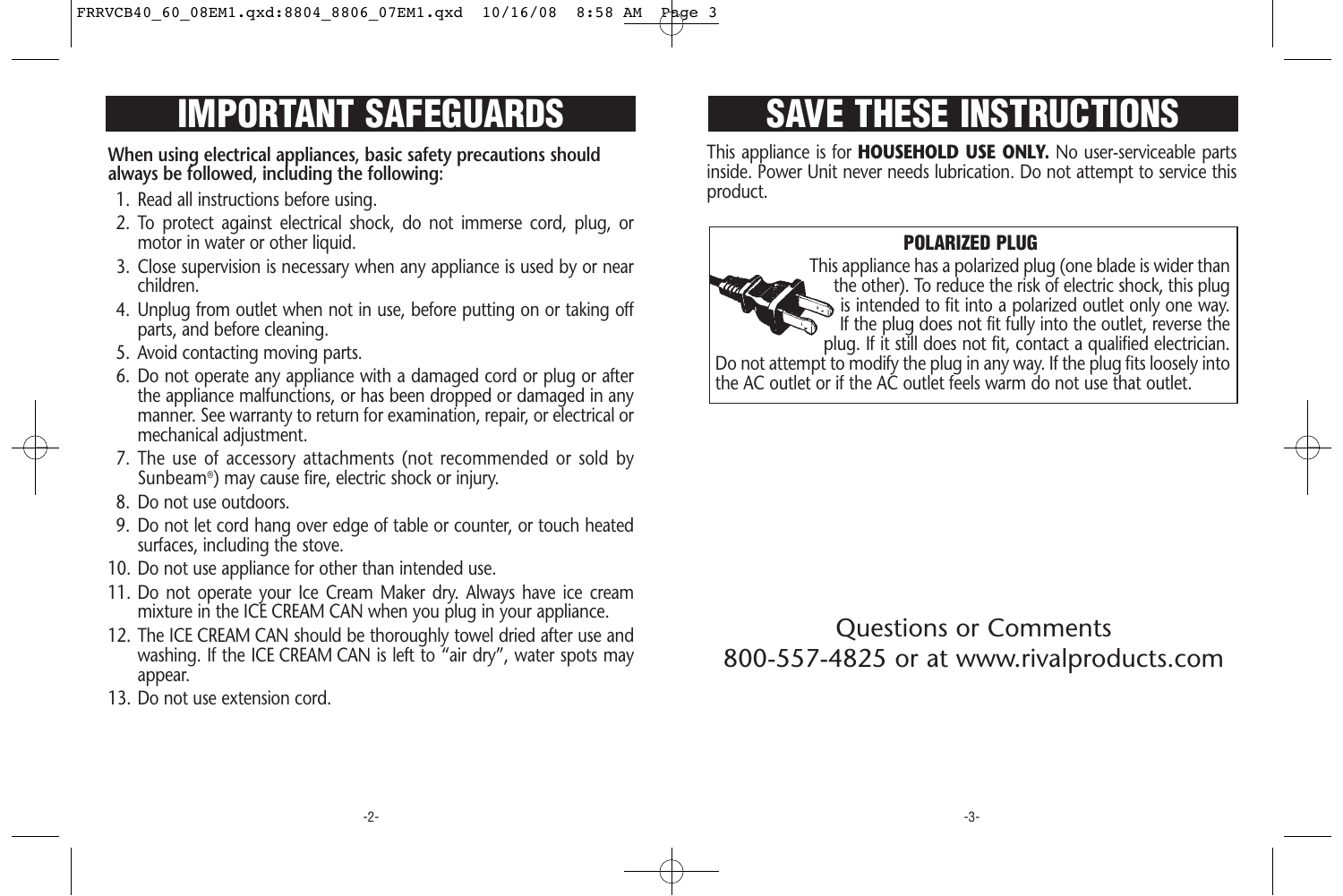DASHER

BUCKET DRAIN HOLE

COVER

MOTOR DRIVE

ICE CREAM CAN

BUCKET SLOTS

**KNOW YOUR ICE CREAM MAKER**



Allows salt water to flow freely out of BUCKET.

## • **BUCKET**

MOTOR DRIVE tabs secure BUCKET. DRAIN HOLE located near top of BUCKET. Holds rock salt and ice.

## **HOW TO USE YOUR ICE CREAM MAKER**

**NOTE:** Before using for the first time, wash all parts except MOTOR DRIVE (see "HOW TO CLEAN YOUR ICE CREAM MAKER").

- 1. Pour chilled ice cream mixture into cooled ICE CREAM CAN. Fill ICE CREAM CAN only 3/4 full, as mixture will expand during freezing.
- 2. Insert DASHER. Be sure that bottom of DASHER fits the indentation at bottom of ICE CREAM CAN.
- 3. Place COVER on ICE CREAM CAN.

|                                                | <b>MAKER SIZE</b> |            |
|------------------------------------------------|-------------------|------------|
| For best results use Rival Rock Salt           | 4 Quart           | 6 Quart    |
| <b>ROCK SALT for making ice cream</b>          | 3 Cups            | 4 Cups     |
| ROCK SALT for hardening ice cream              | 2 Cups            | 3 Cups     |
| CRUSHED ICE for making and hardening ice cream | 5-10 lbs.         | 10-15 lbs. |

- 4. Place filled ICE CREAM CAN in BUCKET. Make sure ICE CREAM CAN is centered and engages with bottom of BUCKET.
- 5. Place MOTOR DRIVE over ICE CREAM CAN so that stem of DASHER engages hole in bottom of MOTOR DRIVE. Rotate ICE CREAM CAN slightly until MOTOR DRIVE engages ICE CREAM CAN COVER. Rotate the motor counter clockwise to secure tabs underneath motor into the bucket. Plug power cord into 120 volt AC outlet.
- 6. While ice cream maker is running, distribute 2 inches of ice around bottom of BUCKET. Sprinkle approximately 1 /4 cup salt uniformly over layer of ice. (See "Important points") **NOTE:** The DASHER does not move, the ICE CREAM CAN turns around it.
- 7. Continue adding layers of ice, with salt between layers, until ice level reaches top of rotating ICE CREAM CAN. **NOTE:** Should ice cream maker stop before churning is complete (approximately 20-40 minutes), check to see if large ice cubes are jammed against the rotating ice cream can. (See "Important Points")
- 8. Ice cream should churn about 20-40 minutes or until motor stops. Unplug and remove MOTOR DRIVE.
- 9. Clear ice and salt away from top of ICE CREAM CAN. Wipe carefully to remove salt and water before removing the COVER. Lift out DASHER and scrape clean with a rubber spatula. Pack ice cream down into ICE CREAM CAN.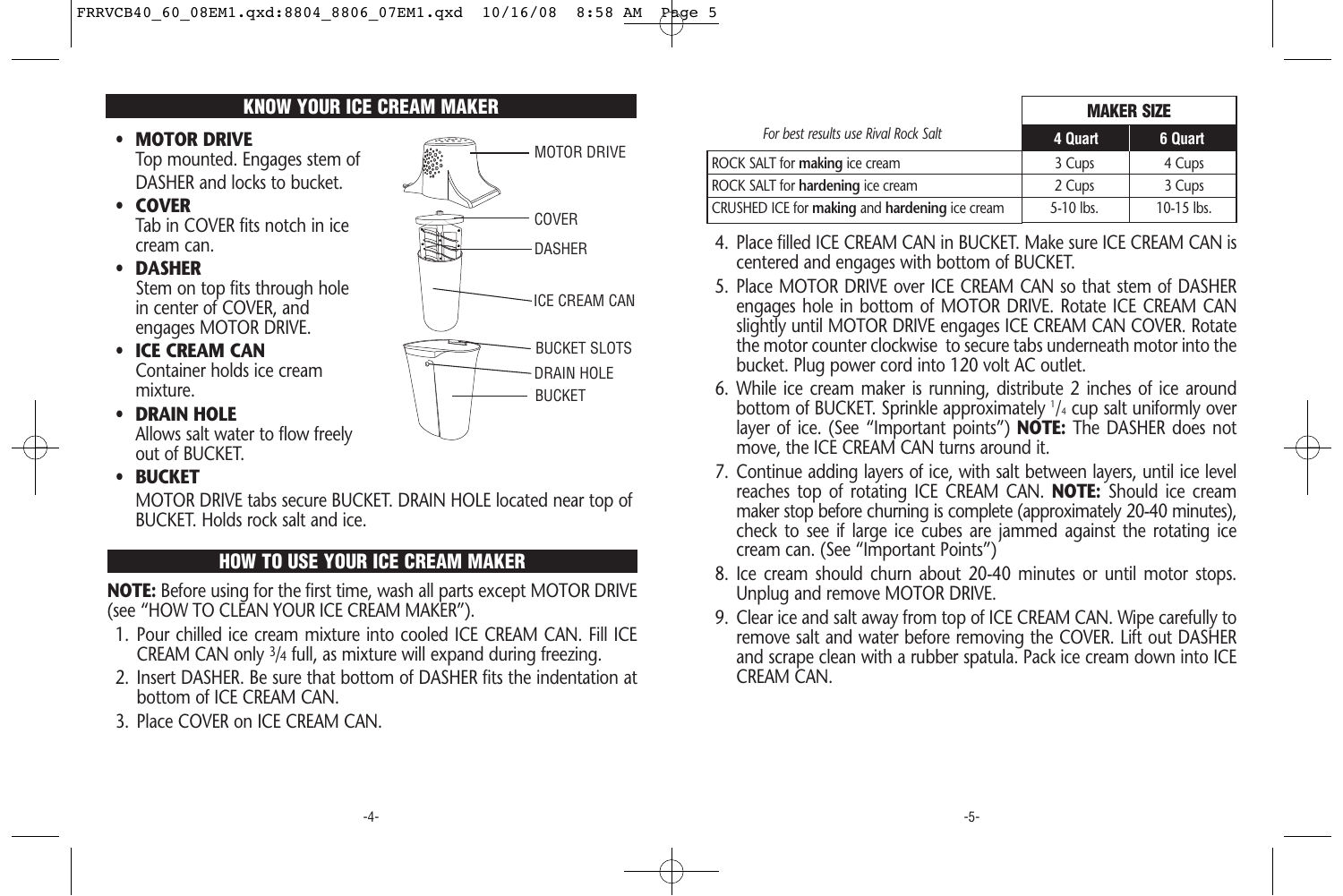## **HOW TO HARDEN AND RIPEN ICE CREAM IMPORTANT POINTS**

- 1. Pack ice cream down into ICE CREAM CAN and replace COVER. Place plastic wrap over COVER and secure with a rubber band.
- 2. Drain off salt water through DRAIN HOLE in side of BUCKET.
- 3. Repack ice and salt layers (see "How To Use Your Ice Cream Maker", previous section) covering entire ICE CREAM CAN including COVER.
- 4. Cover the BUCKET with a folded towel or a few newspapers for insulation and allow to harden for two to three hours. Hardening time varies with type of ice cream mixture used.

## **HOME FREEZER METHOD**

## **Ice Cream Can:**

- 1. Pack ice cream down into ICE CREAM CAN and replace COVER. Place plastic wrap over COVER and secure with a rubber band.
- 2. Place in home freezer for several hours.

## **Plastic Containers:**

- 1. Spoon ice cream into plastic container; allow 1/2 inch for expansion. Cover with a tight-fitting lid.
- 2. Place in home freezer for several hours.

## **HOW TO CLEAN YOUR ICE CREAM MAKER**

MOTOR DRIVE: Unplug. Never put MOTOR DRIVE in water. Wipe with a slightly damp cloth. MOTOR DRIVE never needs lubrication.

ICE CREAM CAN, COVER, AND DASHER: Wash in hot, soapy water. Rinse and dry thoroughly. **IMPORTANT:** ICE CREAM CAN should be towel dried; if left to "air dry," water spots may appear. Do not replace COVER until ice cream can is dry. Do not put any parts in dishwasher.

ICE CREAM BUCKET: After every use, clean thoroughly to remove salt water residue.

TO ACHIEVE A SMOOTH TEXTURED ICE CREAM: Carefully follow the ice and salt amounts indicated. As the ice melts and the ice level decreases, add small amounts of ice to maintain the original level.

TO LOOSEN JAMMED ICE: Unplug the power cord and twist ice cream can several times. Plug in cord to restart churning process. If jamming continues, add 2 cups of water to BUCKET.

ICE CREAM should churn approximately 25-40 minutes or until motor  $\overline{\text{stops}}$ . If you choose to churn less than the  $\frac{3}{4}$  volume of liquid recipe, the motor may not stop. Occasionally check mixture until ice cream looks like fluffy mashed potatoes. Unplug and remove MOTOR DRIVE.

DRAIN HOLE: Check frequently to make sure salt water flows freely through the hole. A plugged drain hole may allow salt water to seep into the ICE CREAM CAN and ruin the ice cream.

SET IN SINK or above sink drain to catch excess water.

AUTO SAFETY SHUT OFF: This ice cream maker is supplied with an AUTO SAFETY SHUTOFF. Should the motor become overheated it will turn off. In order to restart the ice cream freezer, the following steps must be followed:

- 1. Unplug the ice cream freezer.
- 2. Wait at least 20 minutes for motor to cool.
- 3. Plug in and operate normally.

## **RECIPES**

## **DELICIOUS HOMEMADE ICE CREAM**

For great tasting homemade ice cream, use Rival®'s Quick and Easy Ice Cream Mixes to create your favorite recipes.



It's fast, easy, and tastes great!

Rival®'s ice cream mixes are packed in convenient 8 oz packets. Each packet makes up to 2 quarts of delicious ice cream. Available at many retail stores or for more information please visit www.rivalproducts.com. Questions or comments? 1-800-557-4825.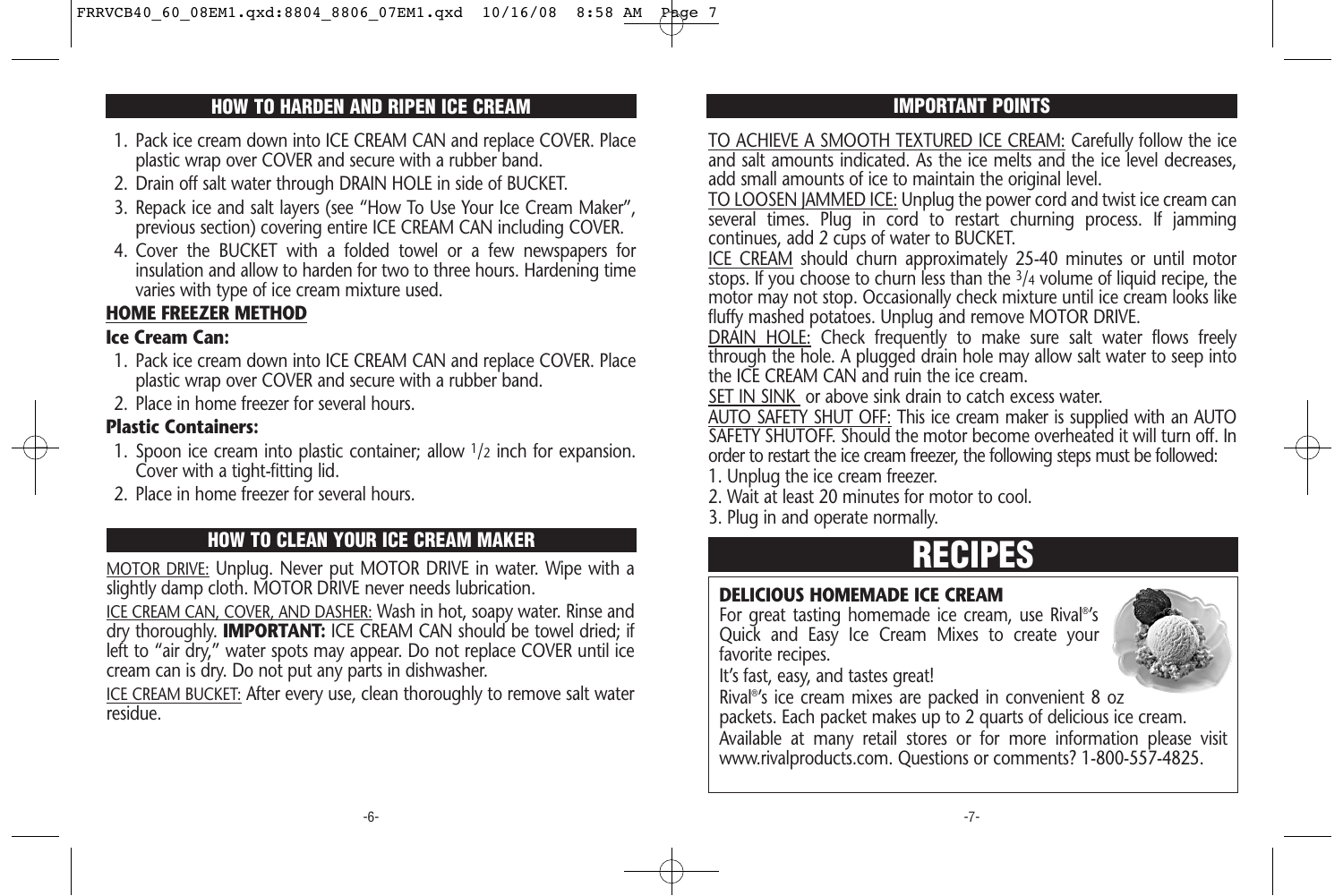## **THE RECIPES**

## **HINT FOR LOWER-FAT RECIPES**

For lower fat content, substitute 1% milk for whole milk, whole milk for half and half; and evaporated skim milk for whipping cream. Higher fat dairy products – such as whipping cream – create a smooth, rich and creamy dessert. Lower fat dairy products create a lighter dessert with a slightly different texture.

### **OLD FASHIONED VANILLA ICE CREAM**

**4 Quart** 21 ⁄4 cups sugar 1 ⁄4 cup plus 2 tablespoons flour 1 ⁄2 teaspoon salt 5 cups milk 4 eggs, beaten 4 cups whipping cream 2 tablespoons vanilla extract

**5 Quart** 3 cups sugar 1 ⁄2 cup flour 1 ⁄2 teaspoon salt 61 ⁄4 cups milk 5 eggs, beaten 5 cups whipping cream 2 tablespoons plus 11 ⁄2 teaspoon vanilla extract

#### **6 Quart** 31 ⁄2 cups sugar 1 ⁄2 cup flour 3 ⁄4 teaspoon salt 7 cups milk 6 eggs, beaten 6 cups whipping cream 3 tablespoons vanilla extract

Combine sugar, flour and salt in saucepan. Gradually stir in milk. Cook over medium heat approximately 15 minutes or until thickened, stirring constantly.

Gradually stir about 1 cup of hot mixture into the beaten eggs. Add egg mixture to remaining hot mixture, stirring constantly. Cook 1 minute; remove from heat. Refrigerate 2 hours. Combine whipping cream and vanilla in large bowl; add chilled mixture, stirring with wire whisk to combine. Freeze as directed.

**Cookies and Cream Ice Cream:** Crumble chocolate sandwich cookies (25 cookies for 4 quart, 30 cookies for 5 quart, or 40 cookies for 6 quart) into mixture before freezing. **Coffee Ice Cream:** Combine instant coffee (4 tablespoons for 4 quart,

5 tablespoons for 5 quart, or 6 tablespoons for 6 quart) with sugar, flour and salt. Continue as directed.

## **CINNAMON BLACK WALNUT ICE CREAM**

**4 Quart** 4 cups whipping cream 4 cups half and half 2 cups sugar 21 ⁄2 cups chopped black walnuts 1 tablespoons vanilla extract 1 teaspoon cinnamon 1 ⁄2 teaspoon salt

#### **5 Quart** 5 cups whipping cream 5 cups half and half 2<sup>1/2</sup> cups sugar 31 ⁄8 cups chopped black walnuts 1 tablespoon plus 3 ⁄4 teaspoon vanilla extract 11 ⁄4 teaspoon cinnamon 1 ⁄2 teaspoon salt

**6 Quart** 6 cups whipping cream 6 cups half and half 3 cups sugar 33 ⁄4 cups chopped black walnuts 11 ⁄2 tablespoons vanilla extract 11 ⁄2 teaspoons cinnamon 3 ⁄4 teaspoon salt

Combine all ingredients. Cover; refrigerate 30 minutes. Freeze as directed.

## **CHOCOLATE ICE CREAM**

| 4 Quart                                  | 5 Quart                                   | 6 Quart                                  |
|------------------------------------------|-------------------------------------------|------------------------------------------|
| 2% cups sugar                            | 3 <sup>1</sup> / <sub>3</sub> cups sugar  | 4 cups sugar                             |
| 2 tablespoons cornstarch                 | 2½ tablespoons cornstarch                 | 3 tablespoons cornstarch                 |
| $\frac{1}{2}$ teaspoon salt              | 1/ <sub>2</sub> teaspoon salt             | % teaspoon salt                          |
| 6 cups milk                              | 7½ cups milk                              | 9 cups milk                              |
| 4 eggs, beaten                           | 5 eggs, beaten                            | 6 eggs, beaten                           |
| 6 squares semisweet chocolate.<br>melted | 7½ squares semisweet<br>chocolate, melted | 9 squares semisweet chocolate.<br>melted |
| 1% cup half and half                     | 1% cup half and half                      | 2 cups half and half                     |
| 2 cups whipping cream                    | 2½ cups whipping cream                    | 3 cups whipping cream                    |
| 2 teaspoons vanilla extract              | 2½ teaspoons vanilla extract              | 1 tablespoon vanilla extract             |

Combine sugar, cornstarch and salt in a saucepan. Gradually stir in milk.

Cook over medium heat until mixture comes to a simmer, stirring constantly. Gradually stir about 1 cup of the hot mixture into the beaten eggs. Add to remaining hot mixture, stirring constantly. Cook and stir over low heat until slightly thickened (about 2 minutes). Stir in melted chocolate. Beat with a whisk until mixture is smooth. Stir in half and half, whipping cream and vanilla. Cover and refrigerate 2 hours. Freeze as directed.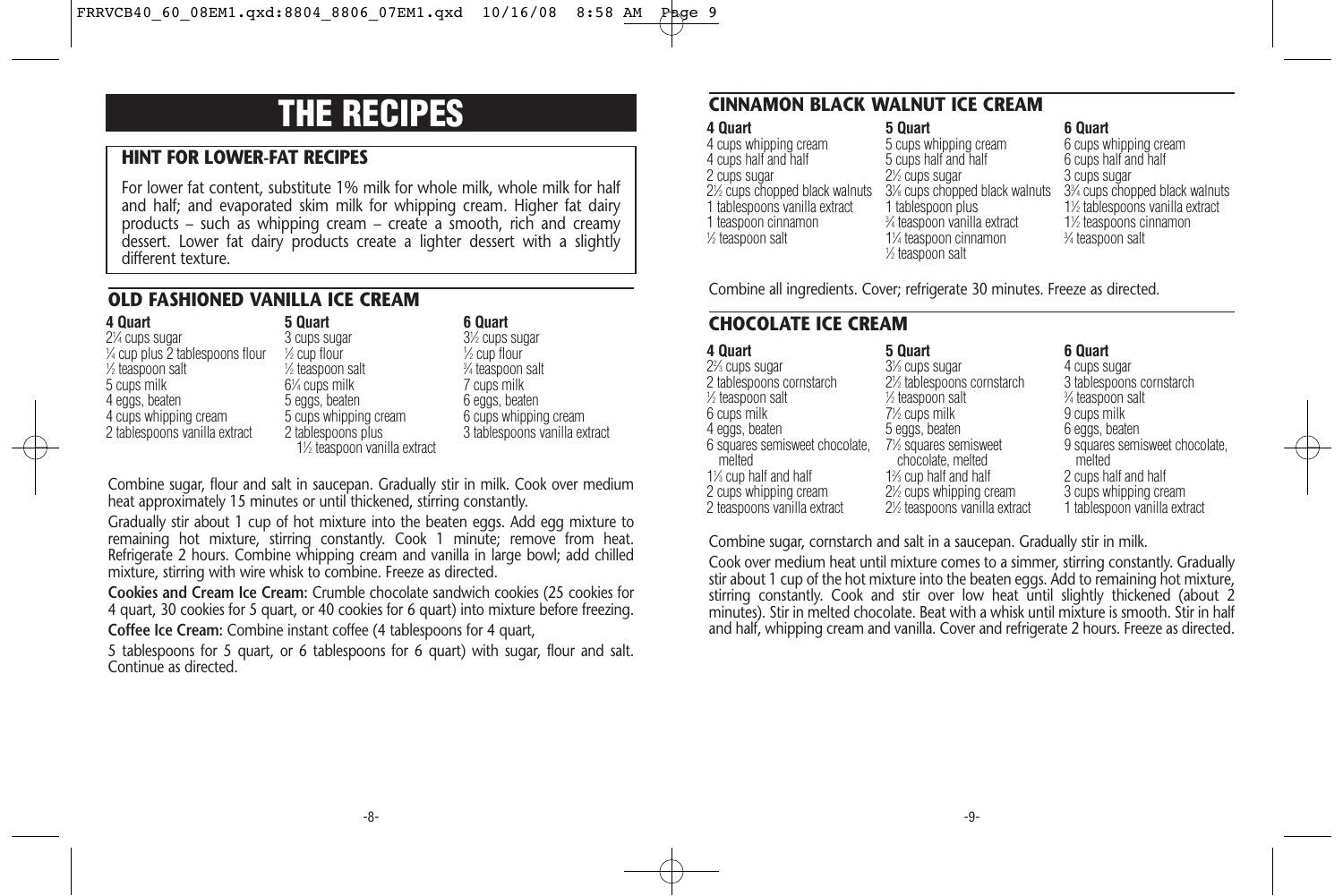## **CHOCOLATE CHIP ICE CREAM**

| 4 Quart                      | 5 Quart                           | 6 Quart                                  |
|------------------------------|-----------------------------------|------------------------------------------|
| 2½ cups milk                 | 3¼ cups milk                      | 4 cup milk                               |
| 2¾ cups sugar                | 3 <sup>1/2</sup> cups sugar       | 3 <sup>3</sup> / <sub>4</sub> cups sugar |
| 1 teaspoon salt              | 1% teaspoon salt                  | 1% teaspoon salt                         |
| 2½ cups half and half        | $3\frac{1}{8}$ cups half and half | 4 cups half and half                     |
| 1½ teaspoons vanilla extract | 1% teaspoons vanilla extract      | 2 teaspoons vanilla extract              |
| 6 cups whipping cream        | 7½ cups whipping cream            | 9½ cups whipping cream                   |
| 12 oz. (2 cups) grated       | 15 oz. (21/2 cups) grated         | 18 oz. (3 cups) grated                   |
| semisweet chocolate or       | semisweet chocolate or            | semisweet chocolate or                   |
| chocolate chips              | chocolate chips                   | chocolate chips                          |
|                              |                                   |                                          |

Scald milk until bubbles form around edge of pan. Remove from heat. Add sugar and salt. Stir until dissolved. Stir in half and half, vanilla and whipping cream. Cover and refrigerate 30 minutes. Freeze as directed.

After removing DASHER, immediately stir in chocolate.

**Mint Chocolate Chip:** Add peppermint extract (2 teaspoons for 4 quart, 2½ teaspoons for 5 quart, or 1 tablespoon for 6 quart) and green food coloring (1 ⁄2 teaspoon for 4 quart, 1 ⁄2 teaspoon plus 1 ⁄8 teaspoon for 5 quart, or 3 ⁄4 teaspoon for 6 quart) to mixture before refrigerating. Proceed as directed.

## **VANILLA ICE CREAM**

| 4 Quart                                  | 5 Quart                                  | 6 Quart                                  |
|------------------------------------------|------------------------------------------|------------------------------------------|
| 2 cups milk                              | 2 <sup>1/2</sup> cups milk               | 3 cups milk                              |
| 1 <sup>3</sup> / <sub>4</sub> cups sugar | 2 <sup>1</sup> / <sub>2</sub> cups sugar | 2 <sup>3</sup> / <sub>4</sub> cups sugar |
| 1/ <sub>2</sub> teaspoon salt            | $\frac{1}{2}$ teaspoon salt              | 3⁄4 teaspoon salt                        |
| 2 cups half and half                     | 2½ cups half and half                    | 3 cups half and half                     |
| 1 tablespoon vanilla extract             | 1½ tablespoon vanilla extract            | 2 tablespoon vanilla extract             |
| 4 cups whipping cream                    | 5 cups whipping cream                    | 6 cups whipping cream                    |

Scald milk until bubbles form around edge of pan. Remove from heat. Add sugar and salt. Stir until dissolved. Stir in half and half, vanilla extract and whipping cream. Cover and refrigerate 30 minutes. Freeze as directed.

**Strawberry:** Add pureed strawberries (4 cups for 4 quart, 5 cups for 5 quart, or 6 cups for 6 quart) to chilled mixture before freezing.

**Banana:** Add mashed bananas (3 cups for 4 quart, 3<sup>1</sup>/<sub>2</sub> cups for 5 quart, or 4 cups for 6 quart) to chilled mixture before freezing.

**Peach:** Add pureed peaches (4 cups for 4 quart, 5 cups for 5 quart, or 6 cups for 6 quart) to chilled mixture before freezing.

## **ROCKY ROAD ICE CREAM**

| 5 Quart                                 | 6 Quart                                                                                                                            |
|-----------------------------------------|------------------------------------------------------------------------------------------------------------------------------------|
| 2 <sup>1/2</sup> cups milk              | 3 cups milk                                                                                                                        |
|                                         | 9 squares (1 oz. each)                                                                                                             |
| semisweet chocolate                     | semisweet chocolate                                                                                                                |
| 2 <sup>1</sup> / <sub>4</sub> cup sugar | 2 <sup>3</sup> / <sub>4</sub> cup sugar                                                                                            |
| 1/ <sub>2</sub> teaspoon salt           | 3⁄4 teaspoon salt                                                                                                                  |
| 2 <sup>1/2</sup> cups half and half     | 3 cups half and half                                                                                                               |
| 1½ tablespoons vanilla extract          | 2 tablespoons vanilla extract                                                                                                      |
|                                         | 6 cups whipping cream                                                                                                              |
|                                         | 3 cups mini marshmallows                                                                                                           |
|                                         | 2¼ cups chocolate chips                                                                                                            |
|                                         | 1 <sup>/2</sup> cups chopped pecans                                                                                                |
|                                         | 7½ squares (1 oz. each)<br>5 cups whipping cream<br>2% cups mini marshmallows<br>1% cups chocolate chips<br>1% cups chopped pecans |

Combine milk and semisweet chocolate in saucepan. Stirring constantly, cook over medium heat until chocolate is melted. Remove from heat. Add sugar and salt. Stir until dissolved. Stir in remaining ingredients. Cover and refrigerate 30 minutes. Freeze as directed.

### **PEPPERMINT ICE CREAM**

| 4 Quart                      | 5 Quart                                             | 6 Quart                     |
|------------------------------|-----------------------------------------------------|-----------------------------|
| $2\frac{1}{2}$ cups milk     | 3% cups milk                                        | 4 cups milk                 |
| 2 cups sugar                 | 2 <sup>1/2</sup> cups sugar                         | 3 cups sugar                |
| 1 teaspoon salt              | 1% teaspoon salt                                    | 1¼ teaspoon salt            |
| 2% cups half and half        | 3% cups half and half                               | 4 cups half and half        |
| 1½ teaspoons vanilla extract | 1% teaspoon vanilla extract                         | 2 teaspoons vanilla extract |
| 6 cups whipping cream        | 7½ cups whipping cream                              | 9 cups whipping cream       |
| 2 cups peppermint candy      | 2 <sup>1</sup> / <sub>2</sub> cups peppermint candy | 3 cups peppermint candy     |

Scald milk until bubbles form around edge of pan. Remove from heat. Add sugar and salt. Stir until dissolved. Stir in half and half, vanilla and whipping cream. Cover and refrigerate 30 minutes. Place peppermint candy in a plastic bag. Break into large pieces (about 1 ⁄4-inch) with a mallet or rolling pin. Stir into chilled mixture. Freeze as directed.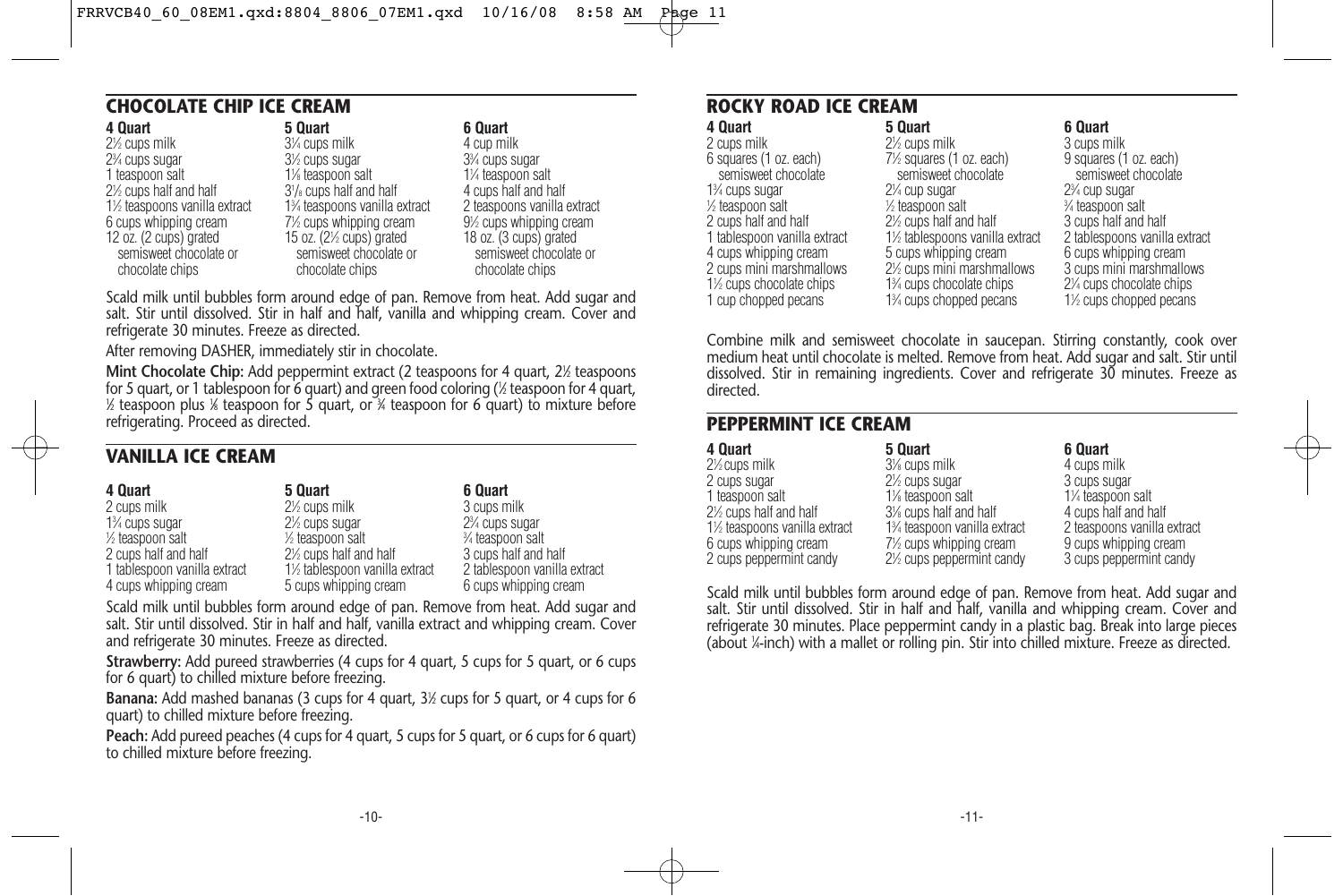|  | PRALINE ALMOND FUDGE ICE CREAM |  |  |
|--|--------------------------------|--|--|
|  |                                |  |  |

| 4 Quart                          | 5 Quart                                                 | 6 Quart                        |
|----------------------------------|---------------------------------------------------------|--------------------------------|
| 2¼ cups light brown sugar        | 2 <sup>3</sup> / <sub>4</sub> cups light brown sugar    | 3½ cups light brown sugar      |
| 1/4 cup plus 2 tablespoons flour | $\frac{1}{4}$ cup plus 3½ tablespoons flour ½ cup flour |                                |
| ½ teaspoon salt                  | 1/ <sub>2</sub> teaspoon salt                           | 3⁄4 teaspoon salt              |
| 5 cups milk                      | $6\%$ cups milk                                         | 7 cups milk                    |
| 4 eggs, beaten                   | 5 eggs, beaten                                          | 6 eggs, beaten                 |
| 4 cups whipping cream            | 5 cups whipping cream                                   | 6 cups whipping cream          |
| 2 tablespoons vanilla extract    | 2½ tablespoons vanilla extract                          | 3 tablespoons vanilla extract  |
| 2 cups slivered almonds          | 2½ cups slivered almonds                                | 3 cups slivered almonds        |
| 3 tablespoons butter             | 3% tablespoons butter                                   | 5 tablespoons butter           |
| 1 cup chocolate fudge topping    | 1¼ cup chocolate fudge topping                          | 1½ cup chocolate fudge topping |
|                                  |                                                         |                                |

Combine brown sugar, flour and salt in a saucepan. Gradually stir in milk. Cook over medium heat about 15 minutes or until thickened, stirring constantly. Gradually stir about 1 cup of the hot mixture into the beaten eggs. Add to remaining hot mixture, stirring constantly. Cook 1 minute; remove from heat. Refrigerate 2 hours. Combine whipping cream and vanilla in large bowl; add chilled mixture, stirring with a wire whisk to combine. Sauté almonds in butter over low heat about 5 minutes. Stir into ice cream mixture. Freeze as directed. Swirl chocolate fudge topping through ice cream after it has stopped churning. (**NOTE:** This is easier to do as you transfer ice cream into another container.)

## **SPICED CIDER SORBET**

| 4 Quart                           | 5 Quart                                                             | 6 Quart                         |
|-----------------------------------|---------------------------------------------------------------------|---------------------------------|
| 4 cups apple cider or apple juice | 5 cups apple cider or apple juice 6 cups apple cider or apple juice |                                 |
| 2 cups sugar                      | 2 <sup>1/2</sup> cups sugar                                         | 3 cups sugar                    |
| 1 teaspoon whole cloves           | 1¼ teaspoon whole cloves                                            | 1½ teaspoons whole cloves       |
| 4 whole cinnamon sticks           | 5 whole cinnamon sticks                                             | 6 whole cinnamon sticks         |
| 4 cups unsweetened applesauce     | 5 cups unsweetened applesauce                                       | 6 cups unsweetened applesauce   |
| 2 cups cranberry juice            | 2 <sup>1</sup> / <sub>2</sub> cups cranberry juice                  | 3 cups cranberry juice          |
| $\frac{1}{4}$ cup lemon juice     | $\frac{1}{4}$ cup plus 1 tablespoon                                 | 1/ <sub>3</sub> cup lemon juice |
|                                   | lemon juice                                                         |                                 |

Combine apple cider/juice, sugar, cloves and cinnamon sticks in saucepan. Bring to a boil over medium heat , stirring occasionally. Boil 5 minutes. Remove from heat. Remove cloves and cinnamon sticks with a slotted spoon; discard. Stir in applesauce, cranberry and lemon juices. Cover refrigerate 1 hour. Freeze as directed.

## **STRAWBERRY ICE**

| 4 Ouart                   |
|---------------------------|
| 2 quarts fresh or frozen  |
| strawberries, thawed      |
| 1 cup sugar               |
| 2 cups water              |
| 2 tablespoons lemon juice |
|                           |

#### **6 Quart**

21 ⁄2 quarts fresh or frozen strawberries, thawed 2 tablespoons plus 1<sup>1/2</sup> teaspoon 3 tablespoons lemon juice 3 quarts fresh or frozen strawberries, thawed 11 ⁄2 cup sugar 3 cups water

Puree strawberries and combine with sugar. Let stand 2 hours. Add water and lemon juice. Cover; refrigerate 30 minutes. Freeze as directed.

**5 Quart**

11 ⁄4 cup sugar 2<sup>1/2</sup> cup water

lemon juice

### **VANILLA ICE MILK**

| 4 Quart                     | 5 Quart                                      | 6 Quart                                  |
|-----------------------------|----------------------------------------------|------------------------------------------|
| 3 cups skim milk            | 3 <sup>3</sup> / <sub>4</sub> cups skim milk | 4 <sup>1/2</sup> cups skim milk          |
| 1 <sup>/2</sup> cups sugar  | 1 <sup>3</sup> / <sub>4</sub> cups sugar     | 2 <sup>1</sup> / <sub>4</sub> cups sugar |
| 1⁄4 teaspoon salt           | 1/ <sub>4</sub> teaspoon salt                | 1/4 teaspoon salt                        |
| 9 cups whole milk           | 11% cups whole milk                          | 13½ cups whole milk                      |
| 1½ teaspoon vanilla extract | 1% teaspoons vanilla extract                 | 2¼ teaspoons vanilla extract             |

Thoroughly combine all ingredients. Cover and refrigerate 30 minutes. Freeze as directed. Stir after freezing to blend any unfrozen skim milk into frozen mixture.

## **CHOCOLATE ICE MILK**

| 4 Quart                       | 5 Quart                                  | 6 Quart                                        |
|-------------------------------|------------------------------------------|------------------------------------------------|
| 2½ cups skim milk             | 3% cups skim milk                        | 3% cups skim milk                              |
| 8½ cups whole milk            | 10 <sup>%</sup> cups whole milk          | 12 <sup>3</sup> / <sub>4</sub> cups whole milk |
| 4 squares semisweet chocolate | 5 squares semisweet chocolate            | 6 squares semisweet chocolate                  |
| 2% cups sugar                 | 3 <sup>1</sup> / <sub>3</sub> cups sugar | 4 cups sugar                                   |
| 1 teaspoon salt               | 1¼ teaspoon salt                         | 1 <sup>1</sup> / <sub>2</sub> teaspoon salt    |
| 2 teaspoons vanilla extract   | 2½ teaspoons vanilla extract             | 2 tablespoons vanilla extract                  |

Combine skim and whole milk in saucepan. Add semisweet chocolate. Cook over medium heat until chocolate is melted, stirring constantly. Remove from heat. Add sugar and salt. Stir until dissolved. Stir in vanilla. Cover and refrigerate 2 hours. Freeze as directed. Stir after freezing to blend any unfrozen skim milk into frozen mixture.